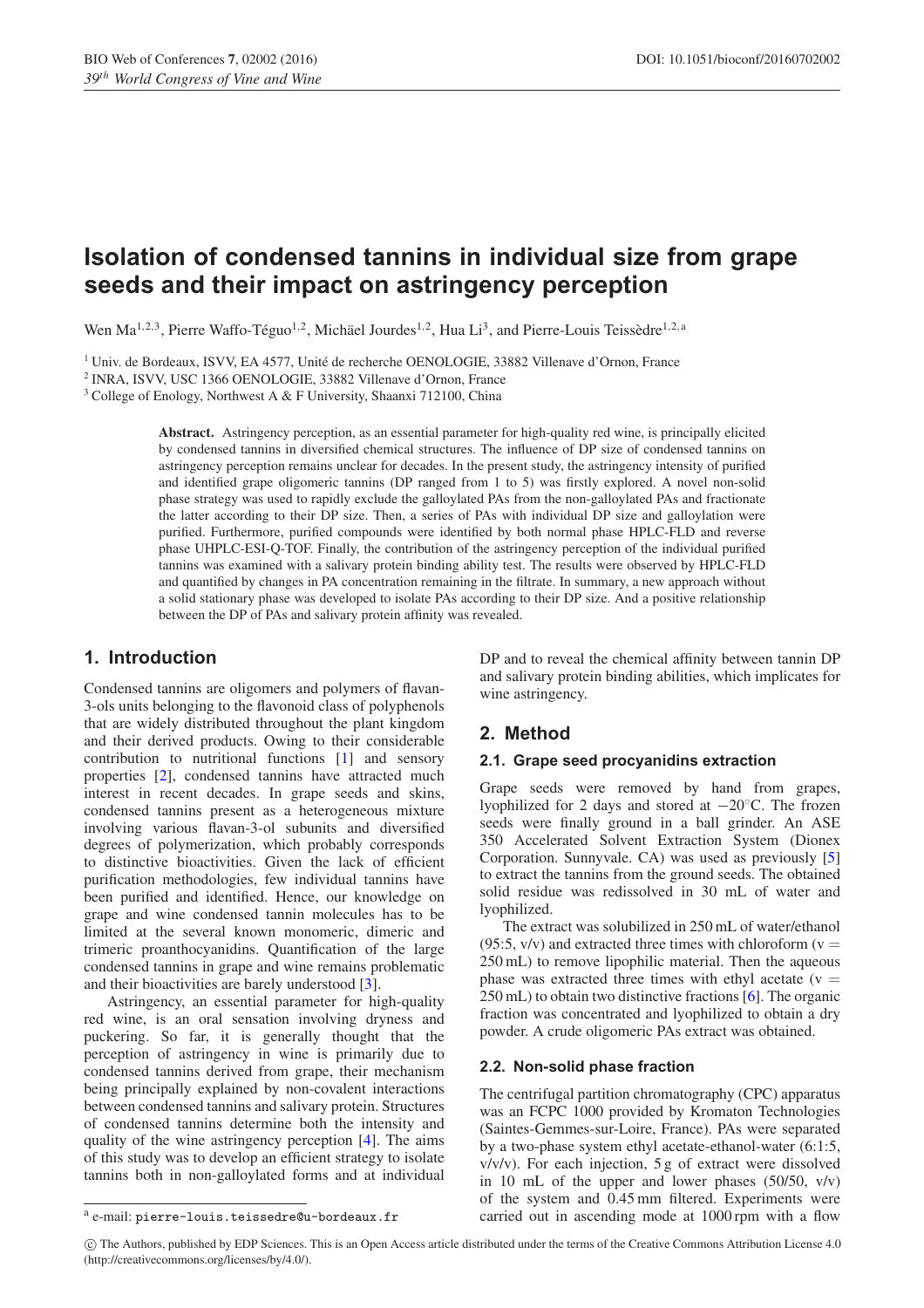rate of 15 mL/min for 140 min. The fraction collector was set to 1 tube/min. Every five CPC tubes, an aliquot  $(200 \,\mu L)$  was taken, evaporated, dissolved in 1 mL of H2O/MeOH (50:50, v/v) and analyzed by UHPLC-ESI-Q-TOF. When grouping the tubes, samples presenting the similar HPLC profiles were pooled together, evaporated *in vacuo*, suspended in water and freeze-dried. Five determined fractions were obtained.

## **2.3. Preparative High Performance Liquid Chromatography Purification**

Purification was performed on a Luna HILIC column  $(21.2 \times 250 \text{ mm}, 5 \mu \text{m}$ , Phenomenex) by a Varian LC machine. The mobile phase consisted of acidified acetonitrile (Eluent A) and acidified aqueous methanol (Eluent B. Methanol: water. 95:5. v/v), both containing 0.025% trifluoroacetic acid. The flow rate was 22 mL/min and eluent B followed this gradient: 0 min, 7%; 57 min, 37.6%; 60 min, 100%; 67 min, 100%; 73 min, 7%; 83 min, 7%, 52 min. For each injection, 100 mg of fraction compounds were dissolved in 0.5 mL methanol and manually injected into the system. UV detection was carried out at 254 nm and 280 nm.

# **2.4. HPLC-FLD in normal phase analysis**

A Thermo-Finnigan Surveyor system was used for the normal phase HPLC analysis. This HPLC-UV system was also coupled to a Thermo-Finnigan LCQ Advantage spectrometer equipped with an electrospray ionization source and an ion trap mass analyzer. Fluorescence and mass data were analyzed by ChromQuest 4.2 and Xcalibur 2.2.0 software, respectively. Separation was performed on normal phase Luna HILIC column (4*.*6 ×  $250$  mm,  $5 \mu$ m, Phenomenex). The separation condition was reported previously [\[7\]](#page-3-6). Each sample was injected three times. Unknown concentrations were determined from the regression equations.

### **2.5. Saliva binding ability test**

A pool of saliva was collected from 20 volunteers (10 males and 10 females aged 20 to 35 years old). They were in good health and not undergoing oral treatment. They were previously instructed to avoid smoking on the saliva donation day and take no food or beverages for atleast 1 h before collection. Collection time was standardized between 10–12 a.m. to reduce the concentration variability. Saliva was collected with no oral stimulus but rather with a visual stimulus by lemons. The saliva was collected by small bottles and immediately frozen at −20◦C after collection. After all the samples had been collected, they were thawed, pooled and refrozenfor lyophilization to concentrate the nature saliva around three-fold. After lyophilized concentration, the thawed saliva sample was centrifuged at 8,000 g for 5 min at 4◦C by a Jouan MR22 refrigerated centrifuge. The supernatants were the targeted saliva protein sample.

The method was that of Schwarze and Hofman [\[8](#page-4-0)] with some modifications. Purified tannins (monomers, dimers, trimers, tetramers and pentamers) were prepared as a dissolution at the concentration of 1.5 mg/mL in model wine solution (ethanol 12%; tartaric acid = 1 g/L;  $pH =$ 3.5). Tannin solution (300  $\mu$ L) was mixed with 700  $\mu$ L of



**Figure 1.** MS spectra obtained for crude extract (A) and fraction 1 of CPC (B).

prepared saliva sample or water (as control) and incubated at  $37^{\circ}$ C for 5 min. After incubation, an aliquot (400  $\mu$ L) of the mixture was moved to a 3k Da centrifugal filter (Amicon Ultra-0.5 Centrifugal Filter 3k Devices, Merck Millipore) and centrifuged at 18,000 rpm for 5 min at  $37 \degree$ C. The filtrate in the bottom, namely the non-bound tannins, was injected into the normal phase HPLC-FLD for quantitative analysis. Each analysis was performed in duplicate.

# **3. Results and discussions**

#### **3.1. Isolation of grape oligomeric tannins in individual DP size**

In the crude grape seed PA oligomer extract, PAs and their galloylated derivatives were found as a mix (Fig. 1A.). After CPC had run in ascending mode for 140 mins, six fractions were produced. The first (F1, 1.72 g, 40%) was comprised of multiple galloylated PAs (as shown in Fig. 1B). The main products of fraction two (F2, 1.04 g, 21.8%), fraction three (F3, 546.9 mg, 11.41%), fraction four (F4, 302.3 mg, 6.31%) and fraction five (F5, 257.2mg, 5.36%) corresponded to monomers, dimers, trimers and tetramers/pentamers, respectively. The application of CPC on grape PAs fractionation was less-time consuming, gave a high recovery, could potentially be scaled-up and was less expensive thanks to low solvent costs and the absence of expensive adsorbents. In general, the total recovery yield of CPC was 87.74%, which was much higher than any traditional solid-phase separation strategies to date. Specifically, the untargeted compounds (galloylated PAs) with a high percentage were excluded in the very beginning, while the targeted PAs compounds were fractionated consecutively according to their DP. The mass response of dimers remained high in F4 and F5 owing to the huge quantity of dimers in the crude extract and the weak mass signals of the large PA molecules. Tetramers and pentamers were already present in the crude extract and were enriched in F5 after CPC. Thanks to the enrichment of tetramers and pentamers, the fifth fraction was well-prepared to be purified by a solid-phase chromatography with a low and efficient injection amount in the next step. PAs were purified from 4.8 g of oligomeric PA grape seed extract by the combination of CPC using a ternary biphasic system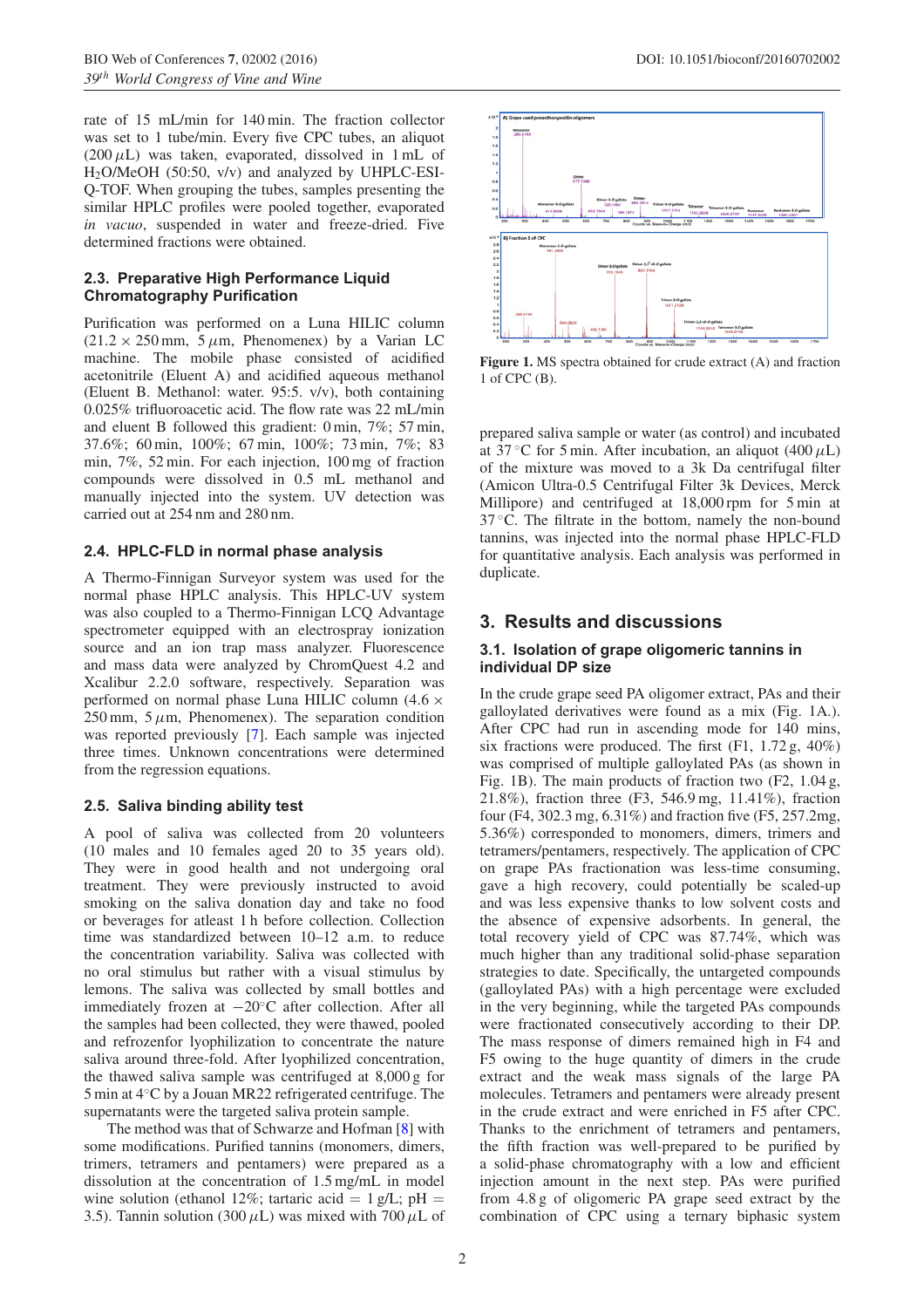

**Figure 2.** Two complementary and orthogonal HPLC approaches to identify the five purified PAs: A). Normal phase HPLC-FLD chromatograms to separate PAs according to their DP; B). Reverse phase UHPLC-Q-TOF extracted ion chromatograms to separate isomeric PAs at the same DP.

EtOAc/EtOH/H<sub>2</sub>O (6:1:5,  $v/v/v$ ) and preparative normal phase HPLC. Although weak signals of hexamers and higher molecules could be detected by HRMS in the tail fraction, their quantities were too low to be isolated or to be used for salivary protein investigation. Individual oligomeric PAs were purified by preparative normal phase HPLC on a Luna HILIC column according to the HPLC gradient of Kelm [\[7\]](#page-3-6) with the methods transformation. The PAs present as a heterogeneous mixture in grapes, which involves various isomers and are hardly available as pure compounds but rather as a mix [\[9](#page-4-1)]. Hence, the attempts to isolate each individual pure PAs molecules with high DP were time-consuming and not really necessary. Therefore, the normal phase column was used to isolate and identify oligomeric PAs according to DP in preparative HPLC-UV and analytical HPLC-FLD, respectively. To our knowledge, this is the first time that PAs from grape have been purified in individual.

#### **3.2. Compounds identification by both HPLC-FLD and UHPLC-HRMS**

Identification of the purified compounds is illustrated in Fig. 2. by two complementary and orthogonal approaches: the normal phase HPLC-FLD system and a reverse phase UHPLC-QTOF system. A series of PAs with individual



**Figure 3.** Examples of MS/MS fragments of purified dimeric, trimeric, tetrameric and pentameric PA.

DP were obtained: monomers (white powder; purity: 99.9%), dimers (white powder; purity: 87.7%), trimers (light yellow powder; purity: 83.2%), tetramers (light yellow powder; purity: 92.5%) and pentamers (light yellow powder; purity: 99.9%). The purity was examined by HPLC-FLD (Fig. 2A) and the fluorescence absorbance declined with the rise in DP [28]. As shown in Fig. 2B, MS identification of compounds was performed with UHPLC-HRMS equipment in reverse phase. Two isomeric monomers, four isomeric dimers, three isomeric trimers, five isomeric tetramers and five isomeric pentamers were found and identified. As demonstrated in Fig. 3, the main fragmentation pathways of purified PAs in negative ion mode ESI-MSMS spectra were postulated based on the principles of quinone methide fission (QM) with the ion lost from upper unit  $(-288 \text{ Da})$  and ion lost from lower unit (−290 Da), retro-Diels–Alder fission (RDA, −152 Da) and a loss of water molecule (−18 Da) [29,30]. Dimer 2 ([M-H]−, *m/z* 577.1356, Fig. 3A) was diagnosed by the fragment ions with  $m/z$ 451.1041, 425.0886, 407.0780, 289.0723. The ion with *m*/*z* 289.0723 ([M-H-QM(288 Da)]<sup>−</sup>) was likely produced after QM cleavage of the [M-H]<sup>−</sup> ion with the loss of upper unit (epi)catechin. The ions with *m/z* 451.1041, 425.0886, 407.0780 were corresponding to the fissions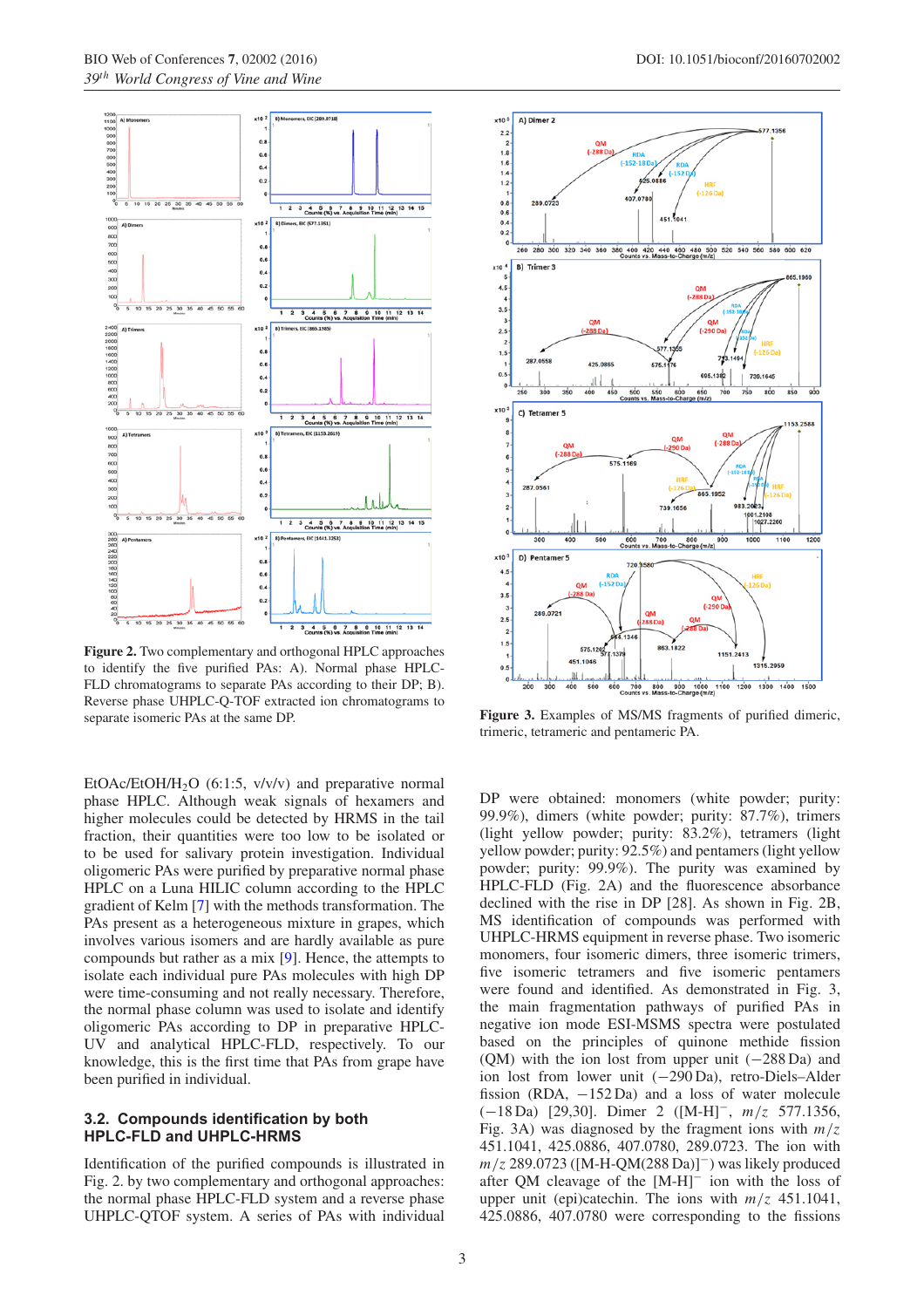

**Figure 4.** Examples of MS/MS fragments of purified dimeric, trimeric, tetrameric and pentameric PA.

of HRF (-126 Da), RDA ( $-152$  Da) and RDA + H<sub>2</sub>O (−152–18 Da), respectively. Similarly, after QM cleavage, trimer 3 ([M-H]−, *m/z* 865.1960, Fig. 3B) was fragmented into 577.1355 ([M-H-QM(288 Da)]-) and 575.1176 ([M-H-QM(289 Da)]−), with the loss of upper and lower unit, respectively. The fragments with *m/z* 287.0558 could be diagnosed by second fragmentation of either one upper unit loss from the *m/z* 575.1196 or one lower unit loss from the  $m/z$  577.1355. The ions with  $m/z$  739.1645, 713.1494, 695.1382 were corresponding to the fissions of HRF (−126 Da), RDA (−152 Da) and RDA+H2O (−152–18 Da) from the precursor ions (*m/z* 865.1960), respectively.

In Fig. 3C, tetramer 5 was identified by the precursor ions ([M-H]−, *m/z* 1153.2588) and its fragment ions. Sequencing of this tetramer by QM fissions was straightforward, diagnosed by the fragment ions with *m/z* 865.1952, 575.1169, 287.0561. The ion with *m/z* 1027.2260 and 739.1656 could be formed via a HRF fission from the precursor ion  $(m/z, 1153.2588)$  and one upper unit cleavage ion (*m/z* 865.1952), respectively. The  $m/z$  1001.2108 ion can result from an RDA of ring C of the precursor ions. The ion with  $m/z$  983.2023 was derived from both RDA fission and loss of the equivalent of water (18 Da). In Fig. 3D, the precursor ion ([M- $2H$ <sup>2−</sup>,  $m/z$  of 720.1580) was cleaved by QM fission into the ions with *m/z* 1151.2413, 863.1822, 575.1202, 289.0721 with the loss of the first, the second, the third and the forth units, respectively. The ion  $m/z$  644.1346 was identified as a  $[M-2H]^{2-}$  ion after an RDA fission while the ion  $m/z$  1315.2959 was observed as a [M-H]<sup>-</sup> ion after HRF fission from the precursor ion. Hence, this compounds were diagnosed as (epi)catechin-(epi)catechin- (epi)catechin-(epi)catechin-(epi)catechin.

### **3.3. Relationship between tannin size and salivary protein binding abilities**

The harmony of high-quality red wine is mainly due to the balance of multiple flavors attributed to the numerous chemical components it contains [\[10\]](#page-4-2). Tannins are generally believed to interpret the axis of astringency perception. In this investigation, the astringency intensities of the purified PAs were examined by their ability to bind salivary protein and were quantified by HPLC-FLD [\[8\]](#page-4-0). A detector of FLD rather than UV was used in order to avoid the UV response of salivary protein at sizes below 3k Da. The amount of interacting tannins was calculated as the difference in tannin concentration in filtrate solution with and without salivary protein. As demonstrated in Fig. 4, an obvious decline in interacting tannin concentration from "with" to "without" saliva protein was observed for all of the five PAs. The monomers descended a little whereas there as a remarkable decrease (0.14 mg/mL) in the dimers. More than half of the trimers (0.25 mg/mL) were bound to salivary protein and even more tetramers (0.38 mg/mL) were bound. On the other hand, no pentamers were detected in the filtrate of the sample with salivary protein, indicating that the latter aggregated all the pentamers used in the test. This indicates a positive relationship between DP (ranged from one to five) and the salivary protein affinity of tannins. This result was in agreement with both the NMR interpretation of saliva protein binding ability to 4 procyanidin dimers (B1- 4) and one trimer  $(C2)$  [\[11](#page-4-3)] and the previous astringency sensory studies on flavan-3-ols monomers, dimers and trimers chemically synthesized [\[12\]](#page-4-4). Unfortunately, we could not verify the inflexion point of DP, which was supposed previously [\[13](#page-4-5)], the isolation and identification of the grape tannins with higher DP are in need.

# **4. Conclusion**

A simple rapid non-solid phase strategy has been developed to efficiently isolate PAs according to DP and to exclude the galloylated PAs. Monomeric, dimeric, trimeric, tetrameric and pentameric PAs were first purified from grape, thereby providing more substances for PA quantification in grape/wine and for further investigations concerning their bioactivity. Furthermore, a tentative test on salivary protein-binding capability was conducted to explore their astringency-stimulating abilities. This is the first report of the astringency activities of identified grape tannins without galloylated forms and in specific DP up to five. The findings of this investigation suggest that the capability of large tannin oligomers to be bound to salivary protein is much stronger than we estimated. Future research focusing on the bioactivities of large PAs molecular are now required.

#### <span id="page-3-0"></span>**References**

- [1] I. Ky, P. L. Teissedre, Molecules, **20**, 2190–2207 (2015); I. Ky, B. Lorrain, N. Kolbas, A. Crozier, P. L. Teissedre, Molecules, **19**, 482–506 (2014)
- <span id="page-3-1"></span>[2] B. Lorrain, S. Tempere, N. Iturmendi, V. Moine, G. de Revel, P.-L. Teissedre, Food Chemistry, **140**, 76–82 (2013); K. Chira, M. Jourdes, P.-L. Teissedre, European Food Research and Technology, **234**, 253–261 (2012)
- <span id="page-3-2"></span>[3] H. Li, J. Su, W. Ma, A. Guo, Z. Shan, H. Wang, FEMS yeast research, **15**, fou010 (2015)
- <span id="page-3-3"></span>[4] W. Ma, A. Guo, Y. Zhang, H. Wang, Y. Liu, H. Li, Trends in Food Science and Technology, **40**, 6–19 (2014)
- <span id="page-3-4"></span>[5] M. Reyes Gonzalez-Centeno, M. Jourdes, A. Femenia, S. Simal, C. Rossello, P.-L. Teissedre, Journal Of Agricultural And Food Chemistry, **60**, 11850–11858 (2012)
- <span id="page-3-5"></span>[6] K. Chira, B. Lorrain, I. Ky, P. L. Teissedre, Molecules, **16**, 1519–1532 (2011)
- <span id="page-3-6"></span>[7] M. A. Kelm, J. C. Johnson, R. J. Robbins, J. F. Hammerstone, H. H. Schmitz, Journal of agricultural and food chemistry, **54**, 1571–1576 (2006)